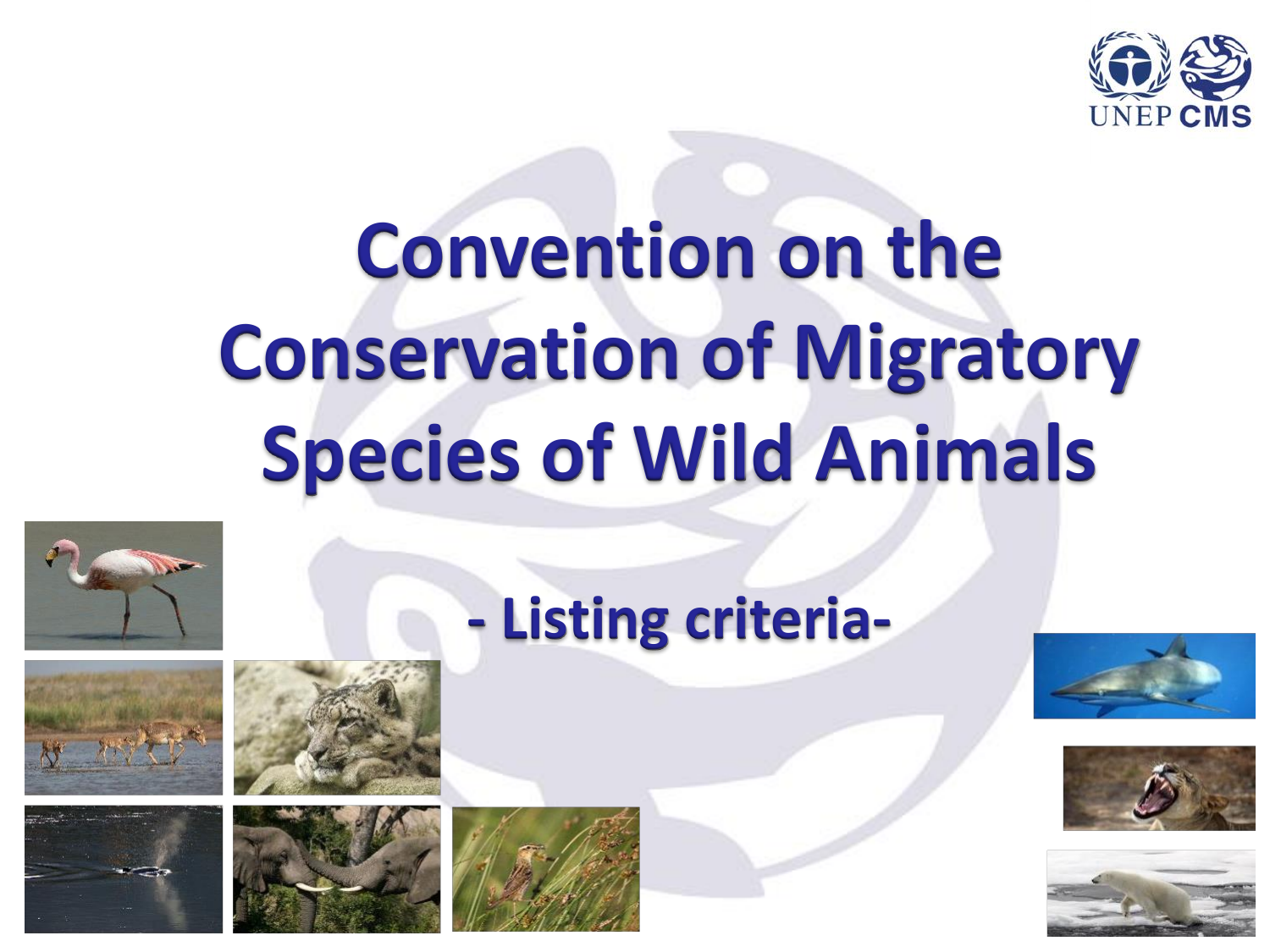#### **CMS conserves**



- **"Migratory species"** = a significant proportion of a population must "cyclically and predictably" cross one or more jurisdictional boundaries;
	- **"Cyclically"** = relates to "a cycle of any nature, such as astronomical, life or climatic, and of any frequency;
	- **"Predictably"** = "implies that a phenomenon can be anticipated to recur in a given set of circumstances, though not necessarily regularly in time";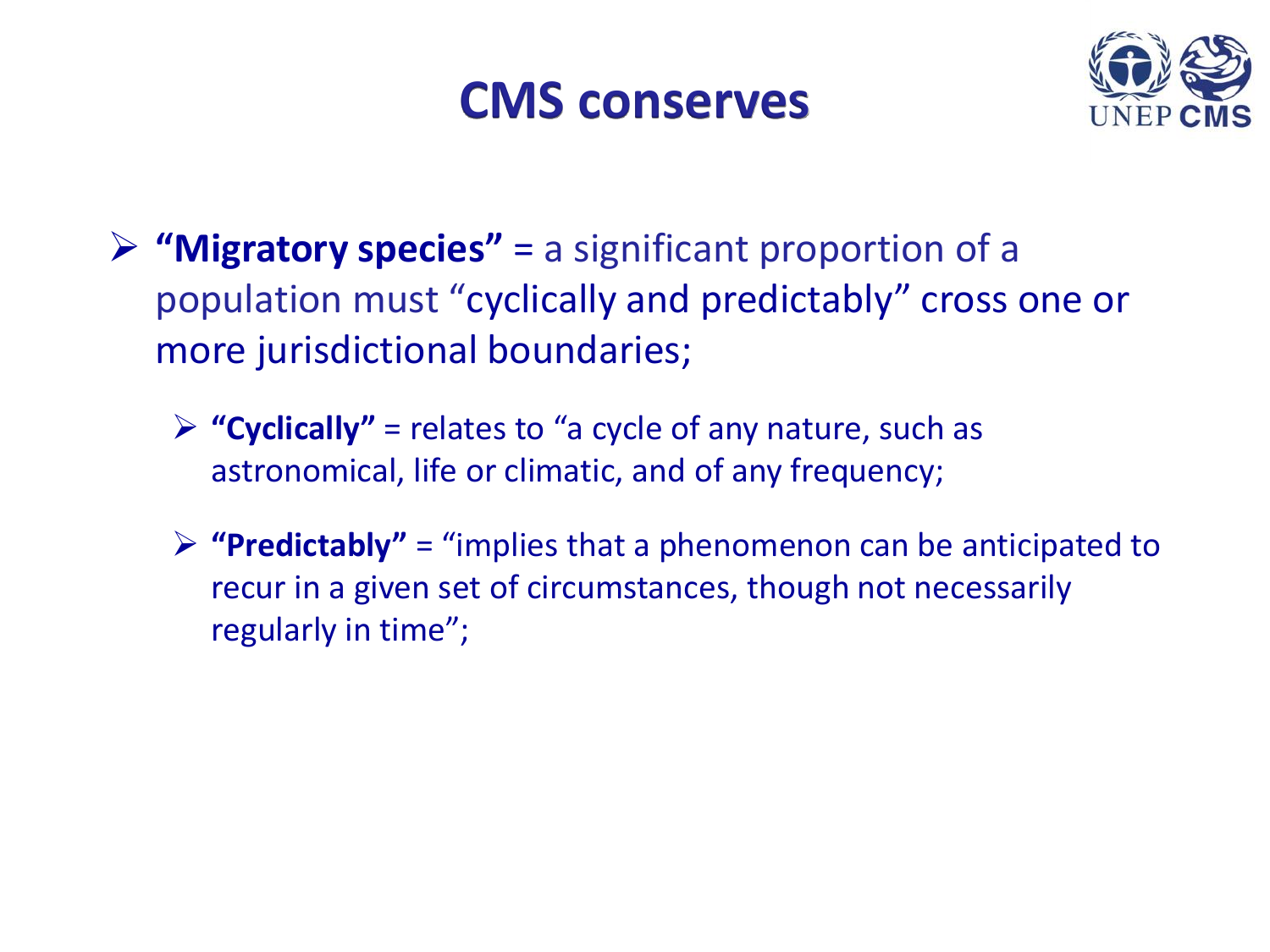## **Appendix I**



- "**Endangered**" species = species "facing a very high risk of extinction in the wild in the near future"
	- $\triangleright$  Based on reliable evidence, including the best scientific evidence available
	- $\triangleright$  Species listed on the IUCN Red List as 'Extinct in the wild', 'Critically endangered', or 'Endangered'
	- $\triangleright$  Species listed on the IUCN Red List as 'Vulnerable' or 'Near threatened' would not normally be considered for Appendix I, unless there is substantive information that provide evidence of deteriorating conservation status and information about the benefits that an Appendix I listing would bring.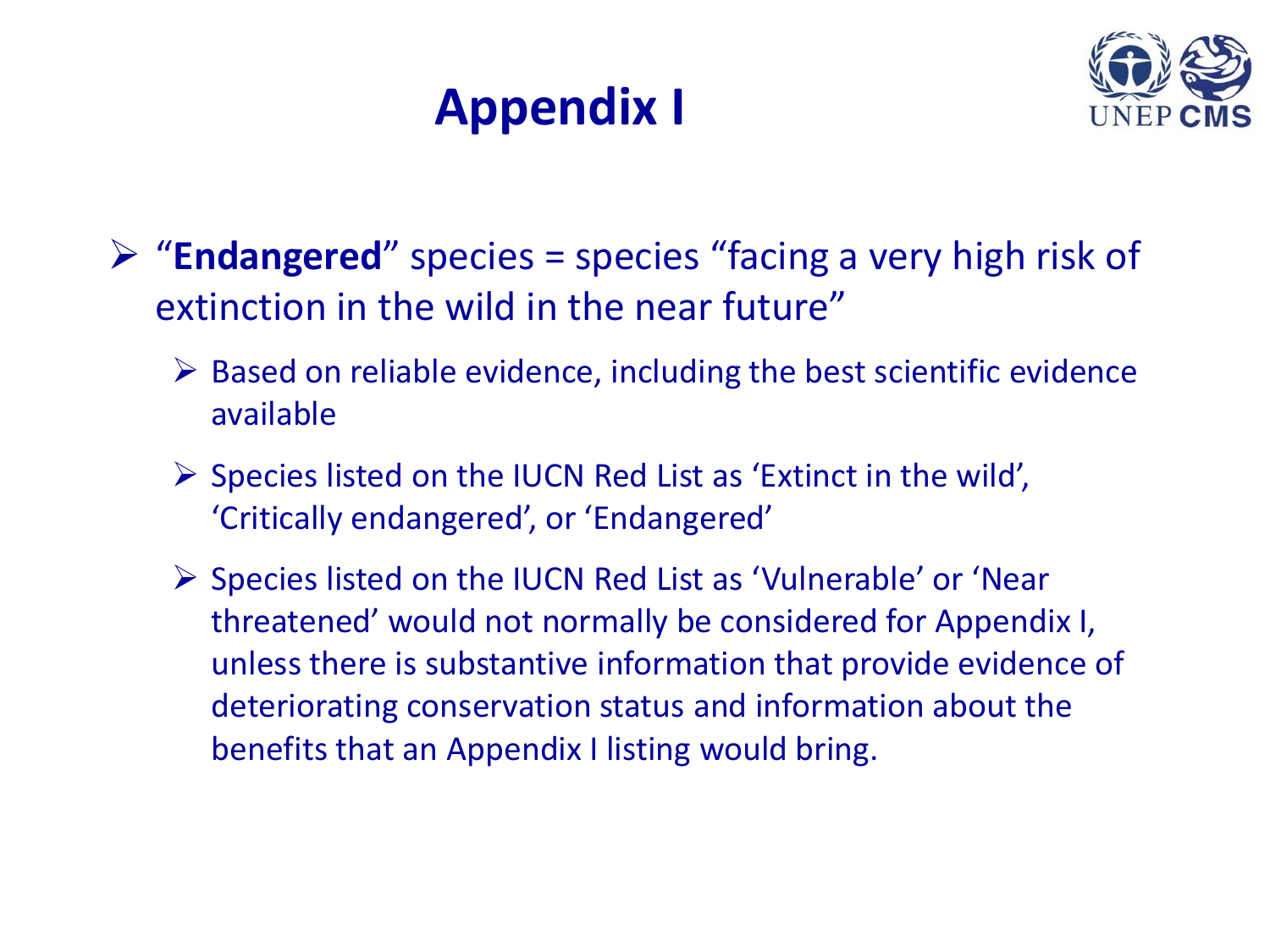## **Appendix I**



#### • Parties **shall endeavor** to:

- conserve and restore habitat
- enable migration
- prevent factors that are endangering or likely further endanger the species
- Parties **shall prohibit** the taking of animals, unless it is for
	- scientific purpose
	- enhancing survival
	- accommodate needs of traditional subsistence users
	- extraordinary circumstances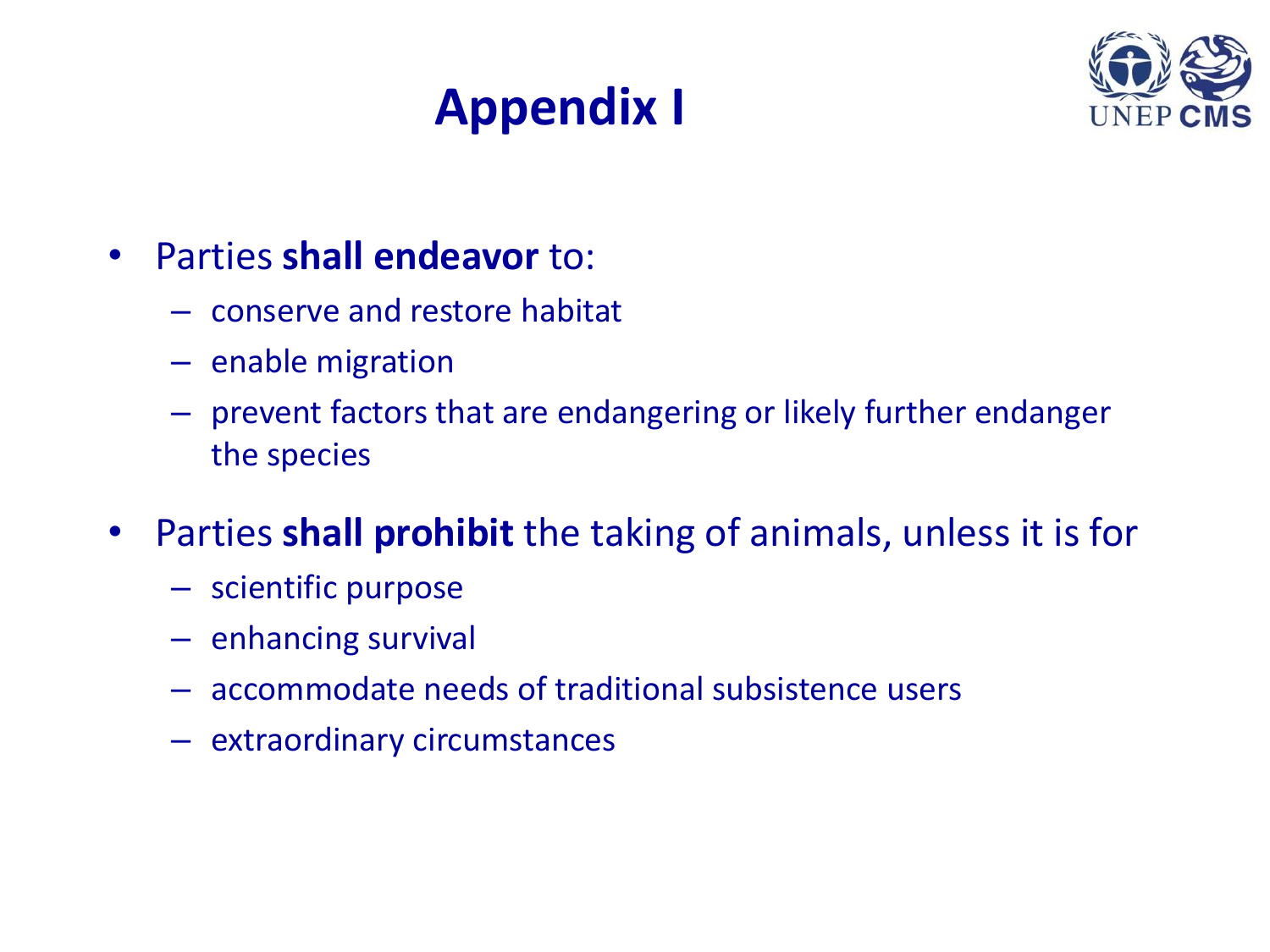#### **Appendix II**



- **Either**: "Species which have an unfavourable conservation status and which require international agreements for their conservation and management"
- **Or**: "Species which have a conservation status which would significantly benefit from the international cooperation"
	- $\triangleright$  Species listed on the IUCN Red List as 'Extinct in the wild', 'Critically endangered', 'Endangered', 'Vulnerable' or 'Near Threatened'
	- $\triangleright$  Specific conservation and management measures are concluded within agreements or memoranda of understanding